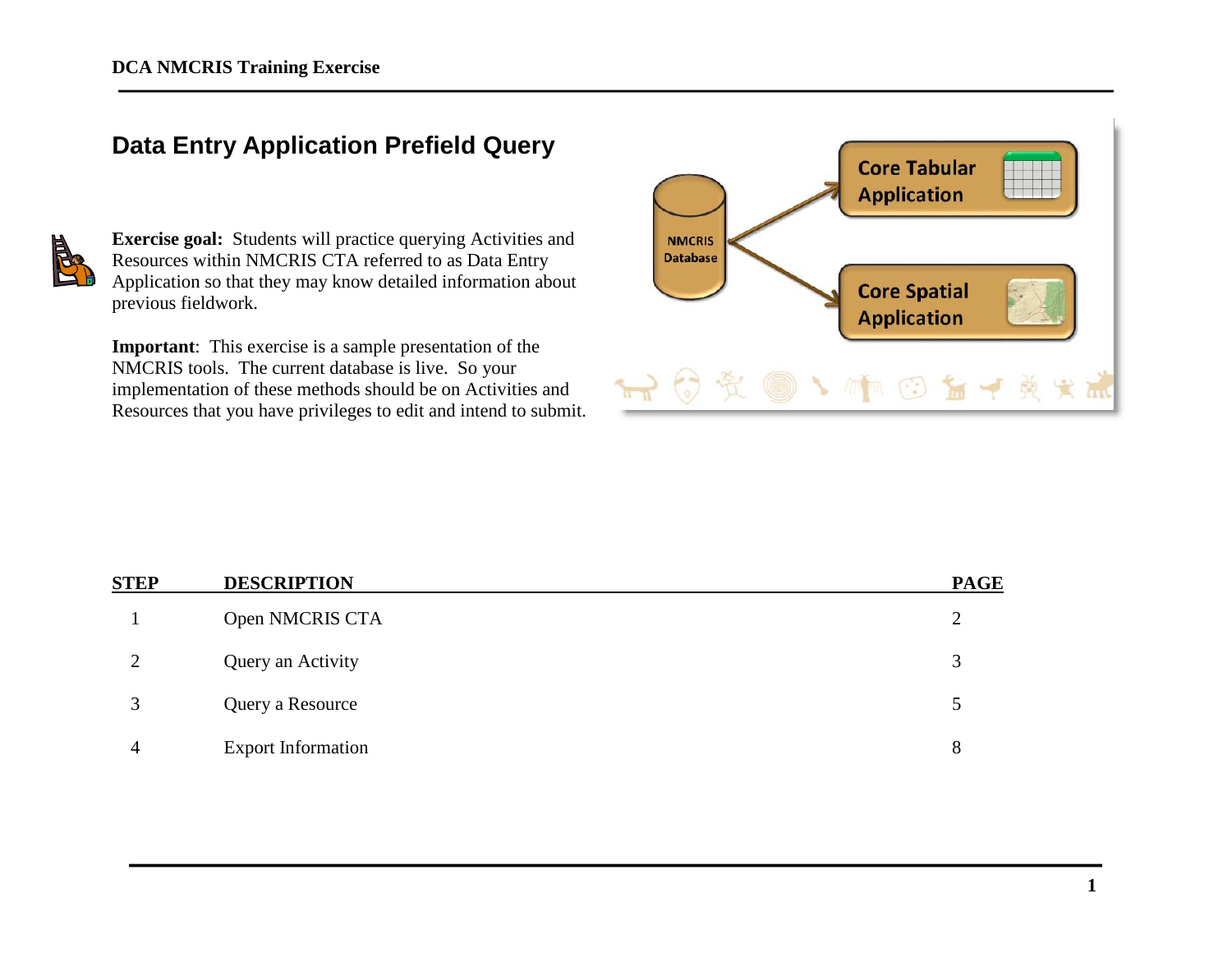## *Step 1***:** *Open NMCRIS CTA*

|                      | <b>New Mexico Cultural Resource Information System</b><br><b>Historic Preservation Division</b><br><b>Archaeological Records Management Section</b> | <b>DCA</b> |
|----------------------|-----------------------------------------------------------------------------------------------------------------------------------------------------|------------|
| <b>Sign In</b><br>A. |                                                                                                                                                     |            |
|                      | Enter your user name and password to sign in.                                                                                                       |            |
| User Name:           | landres31                                                                                                                                           |            |
| Password:            |                                                                                                                                                     |            |
|                      | <b>Cancel</b><br><b>OK</b>                                                                                                                          |            |

a. Enter [http://nmcris.dca.state.nm.us](http://nmcris.dca.state.nm.us/) into your web browser to get to the NMCRIS page.

We assume that you have filled in the online form to request an account and currently have a login name and password.

b. Enter your **User Name** and **Password**.

This will take you to NMCRIS Core Tabular Application (CTA). At this point you could query and view a specific activity.

c. If your page does not match with the graphic on right,

| NMCRIS<br><b>Core Tabular Application</b> |                               |            |        | <b>DCA</b>               |                                     |                   |                    |                                            |                  |     |
|-------------------------------------------|-------------------------------|------------|--------|--------------------------|-------------------------------------|-------------------|--------------------|--------------------------------------------|------------------|-----|
| <b>Registration</b>                       | <b>NMCRIS Activities</b>      |            |        | <b>Resources</b>         | <b>Reports</b>                      | <b>GIS</b>        | <b>Sign Out</b>    |                                            |                  |     |
| & Activity List                           |                               |            |        |                          |                                     |                   |                    |                                            |                  |     |
|                                           | Canadh i                      |            |        |                          |                                     |                   | Go                 |                                            |                  |     |
| Find NMCRIS Activity No.                  |                               |            |        |                          |                                     |                   | Go                 |                                            |                  |     |
| Perf Organization Name                    |                               | All        |        |                          |                                     |                   | Go<br>$\checkmark$ |                                            |                  |     |
|                                           | Lead Agency                   | <b>All</b> |        |                          |                                     |                   | ×                  |                                            |                  |     |
|                                           | <b>Activity Type</b>          | All        |        | $\checkmark$             |                                     |                   |                    |                                            |                  |     |
|                                           | <b>Total Acres</b>            |            |        |                          |                                     |                   |                    |                                            |                  |     |
|                                           | <b>Resource Count</b>         |            |        |                          |                                     |                   |                    |                                            |                  |     |
|                                           | Record Status   All           |            |        | $\overline{\phantom{a}}$ |                                     |                   |                    |                                            |                  |     |
| 집<br>۲ı                                   | ES.<br><b>Life</b>            |            | 44 4 1 |                          | of 5585 $\rightarrow$ $\rightarrow$ |                   | 111699 Items   20  | /Page Go                                   |                  |     |
|                                           | <b>NMCRIS</b><br>Activity No. |            |        | <b>Record Status</b>     | GIS (click)                         |                   | Performing<br>Org. | Perf. Org, Lead. Name<br>$(s)$ , No. $(s)$ | Activity<br>Type | Ag€ |
| e)<br>KN                                  |                               |            |        |                          | $1$ Filed (completed) No GIS ->     | <b>CRMD</b><br>А. |                    |                                            | Survey           |     |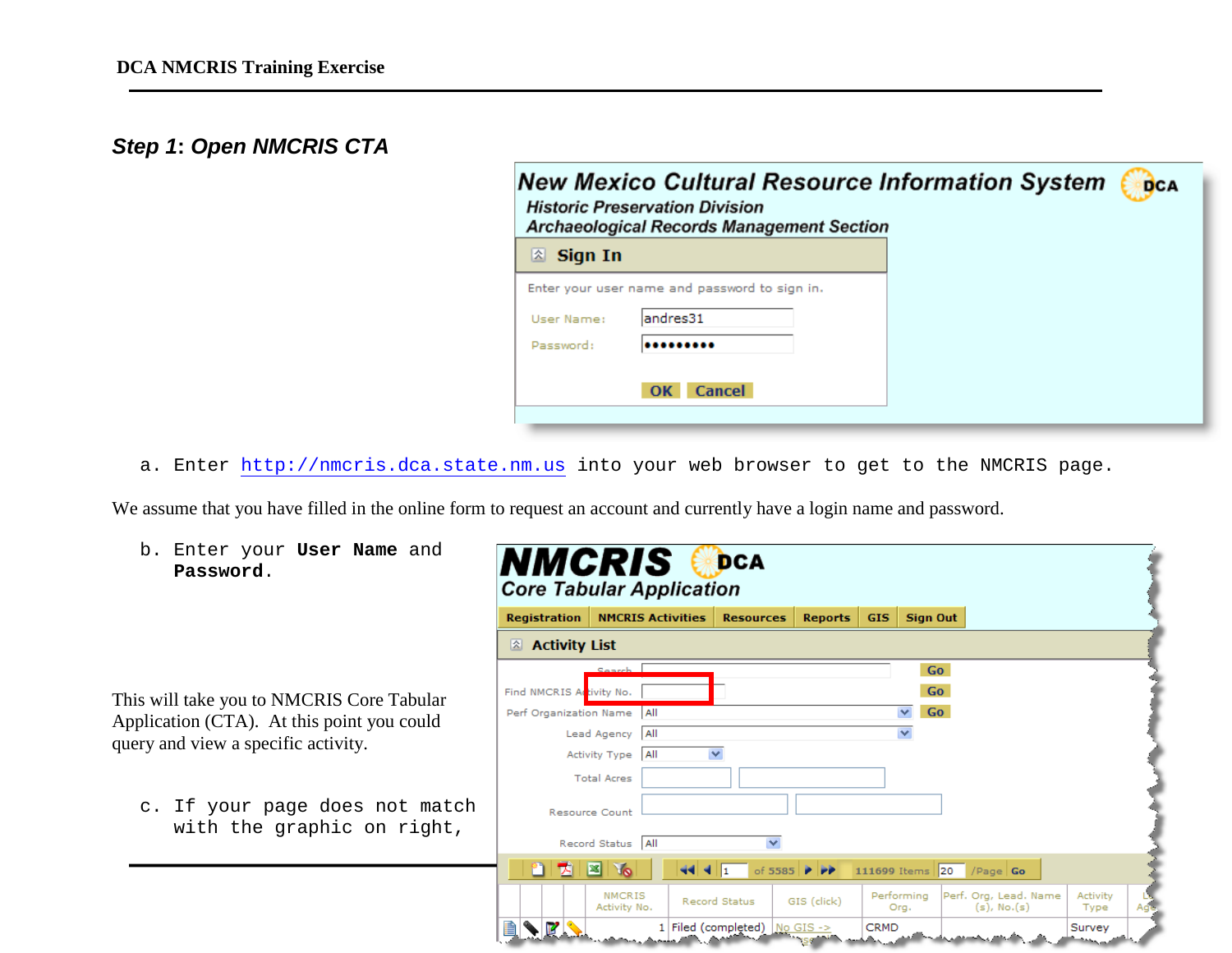from the main menu click on **NMCRIS Activities**.

### *Step 2: Query an Activity*

a. From the Activity List page for **Find NMCRIS Activity No.** box, enter an activity number, **45153**. Click **Go**.

You have queried an activity by entering an activity number in the Search box. Let's continue querying using agency and scroll pages.

b. Before performing another query, it is necessary to clear the existing query result. In order to do that, from navigation toolbar, select **Reset filters** icon.



c. From the **Perf Organization Name** drop down, choose **DCA**. Click **Go**. A table containing activity numbers pertinent to the organization will be displayed.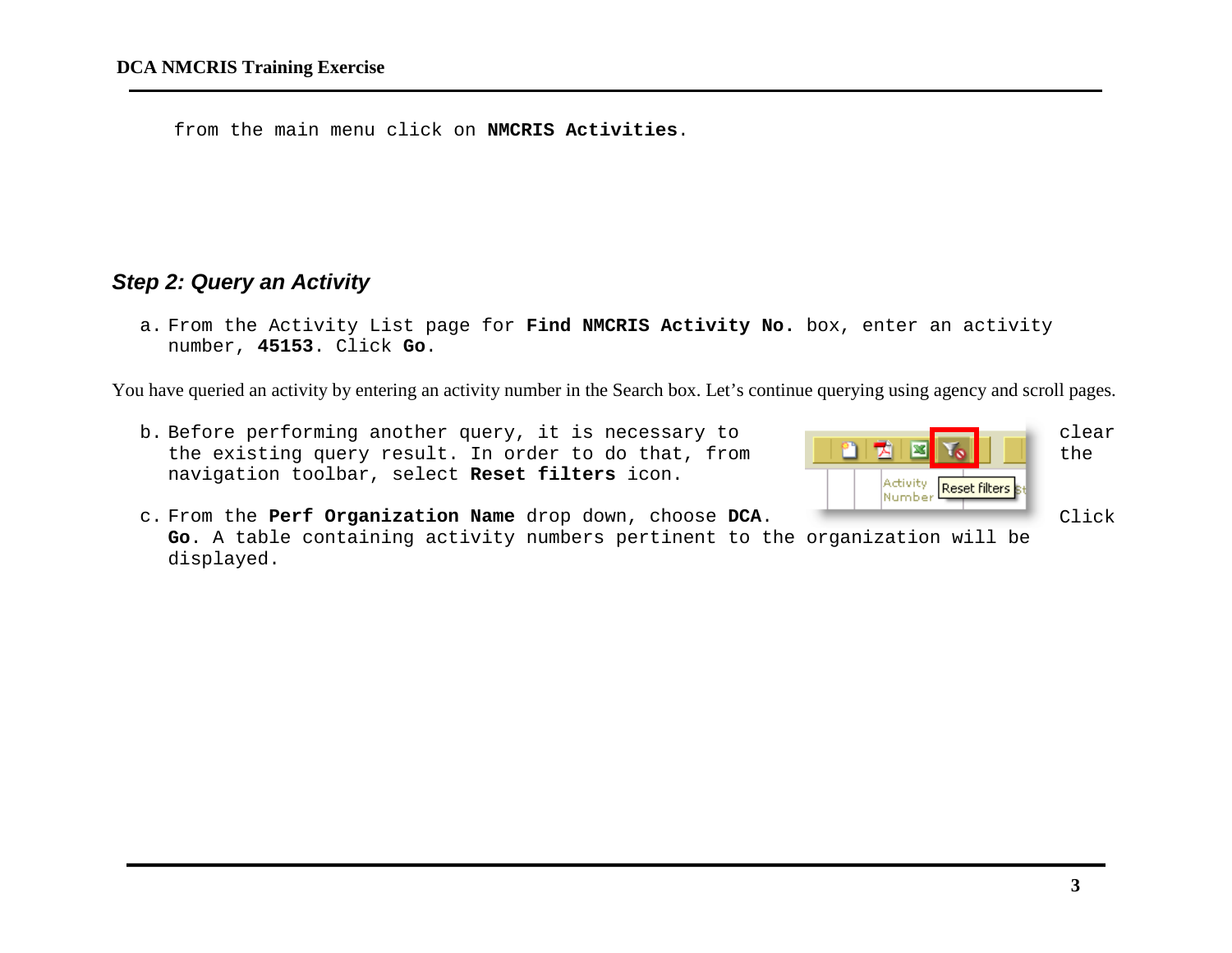| <b>Activity List</b><br>交     |                                                                                                                                                          |                  |
|-------------------------------|----------------------------------------------------------------------------------------------------------------------------------------------------------|------------------|
| Search                        | Go                                                                                                                                                       |                  |
| Find NMCRIS Activity No.      | Go                                                                                                                                                       |                  |
| Perf Organization Name        | Go<br>v<br>DCA                                                                                                                                           |                  |
| Lead Agency                   | ٧<br>$\overline{\mathsf{A}}$                                                                                                                             |                  |
| Activity Type                 | v<br>All                                                                                                                                                 |                  |
| <b>Total Acres</b>            |                                                                                                                                                          |                  |
| <b>Resource Count</b>         |                                                                                                                                                          |                  |
| Record Status                 | All<br>v                                                                                                                                                 |                  |
| ۴٦<br><b>TO</b><br>ᅩ<br>E     | of 279 $\rightarrow$ $\rightarrow$<br>44 4 1<br>5569 Items   20<br>$/Page$ Go                                                                            |                  |
| <b>NMCRIS</b><br>Activity No. | Performing<br>Perf. Org, Lead.<br><b>Record Status</b><br>GIS (click)<br>Name(s), No.(s)<br>Org.                                                         | Activity<br>Type |
| ₿<br>И                        | 46 Filed (completed)<br>GIS Link<br><b>DCA</b>                                                                                                           | Survey           |
| BIA FR                        | LangAm.50 [Filed (completed). GIS Link<br>المنك <sup>وم</sup> المناطق المتحدة المناطق المناطق المناطق المناطق المناطق المناطق المناطق المناطق المناطق ال | Survey           |

You are going to query by scrolling pages or specifying a page number.

d. After resetting filters, in the navigation toolbar, type **25** in the box in front of a total page number. Enter **5** for specifying the number of rows in the table displayed per page. Click **Go**. As shown below, only 5 rows are displayed per page. You can also use the arrow icon to proceed onto the next page. $\mathbf{B}$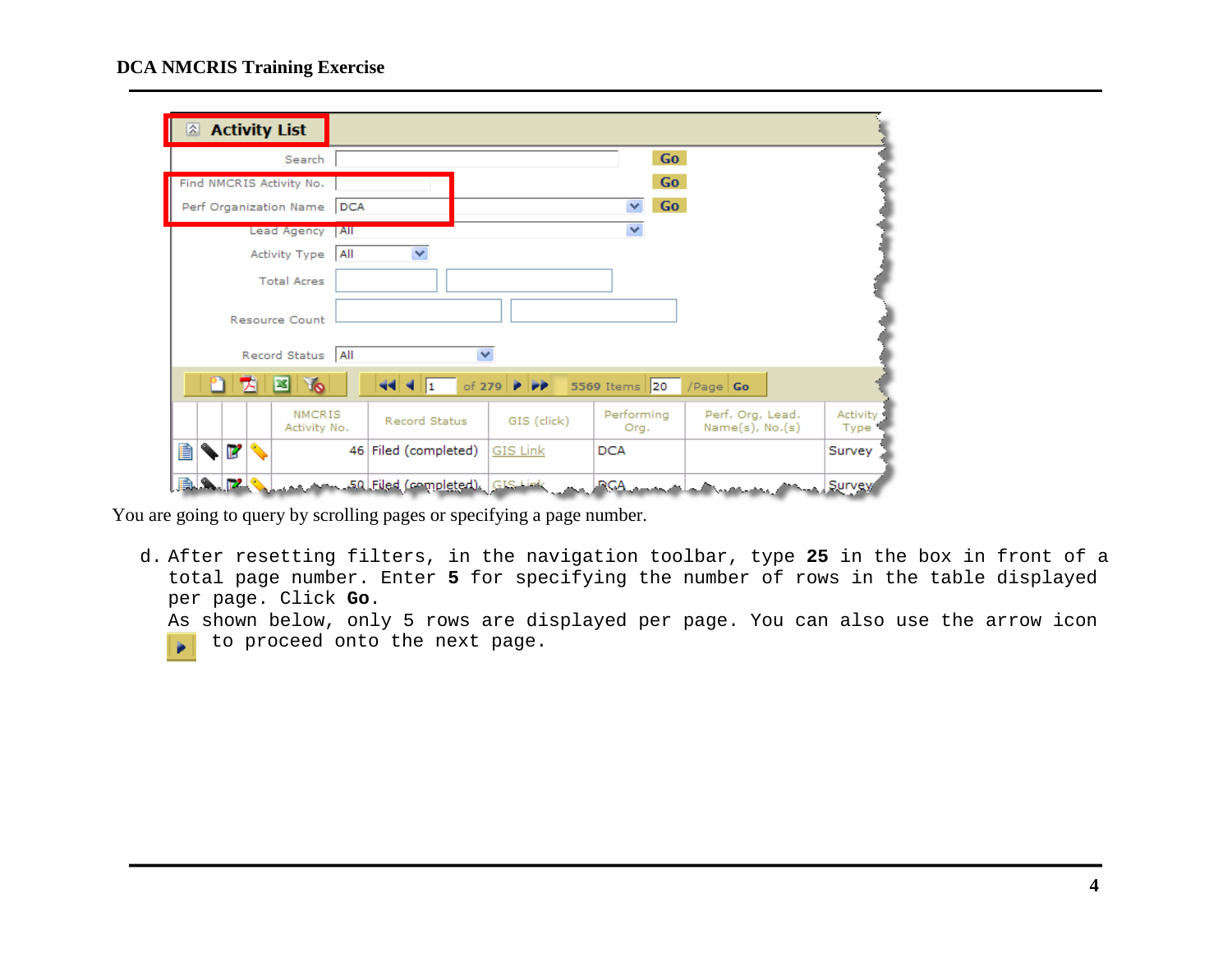|              | የገ             | <b>Jo</b><br>▩<br>z  | 44.4<br>25                 | of 22339 $\rightarrow$ $\rightarrow$      |                    | 111691 Items            | ll5.<br>/Page   Go |                |                   |                                  |
|--------------|----------------|----------------------|----------------------------|-------------------------------------------|--------------------|-------------------------|--------------------|----------------|-------------------|----------------------------------|
|              |                | Activity<br>lNumber. | Record Status              | GIS (click)                               | Performing<br>Org. | <b>Activity</b><br>Type | Lead<br>Agency     | Total<br>Acres | Resource<br>Count | Short Descrip                    |
| $\mathbb{Q}$ | Р              | 121                  | Data entry in <br>progress | No GIS $\rightarrow$<br><b>Browse All</b> |                    | Survey                  |                    |                | 0                 |                                  |
| $\mathbb{Q}$ | $\mathbb{R}^2$ |                      | 122 Filed<br>(completed)   | GIS Link                                  | <b>SJCCRMP</b>     | .Survey.                |                    | з              |                   | ONE PROPOSED W<br>MANCO INC      |
| $\mathbb{Q}$ | $\mathbb{F}$   | 123                  | Filed<br>(completed)       | GIS Link                                  | <b>SJCCRMP</b>     | Survey                  |                    | 8.             |                   |                                  |
| ۹            | П              |                      | $124$ Filed<br>(completed) | GIS Link                                  | <b>DCA</b>         | Survey                  |                    | 104            |                   | GOBERNADOR_CA)<br>JEMEZ MOUNTAIN |
| $\mathbb{Q}$ | П              | 125                  | Data entry in <br>progress | No GIS $\rightarrow$<br><b>Browse All</b> |                    | Survey                  |                    |                | 0                 |                                  |

Once you have finished querying an activity number, you can create a report based on the activity number. There are two ways of doing this.

e. From a row corresponding to the activity number of interest, if you have queried an activity number 45153, click either **NIAF Report** or **View Activity Report** icon in order to generate a report for the activity number.

On the web browser close the report to return to CTA window.



f. The other option is from the main menu selecting **Reports**.

|                         | Registration   NMCRIS Activities   Resources   Reports   GIS   Sign Out |  |           |  |
|-------------------------|-------------------------------------------------------------------------|--|-----------|--|
| $\otimes$ Activity List |                                                                         |  | Reporting |  |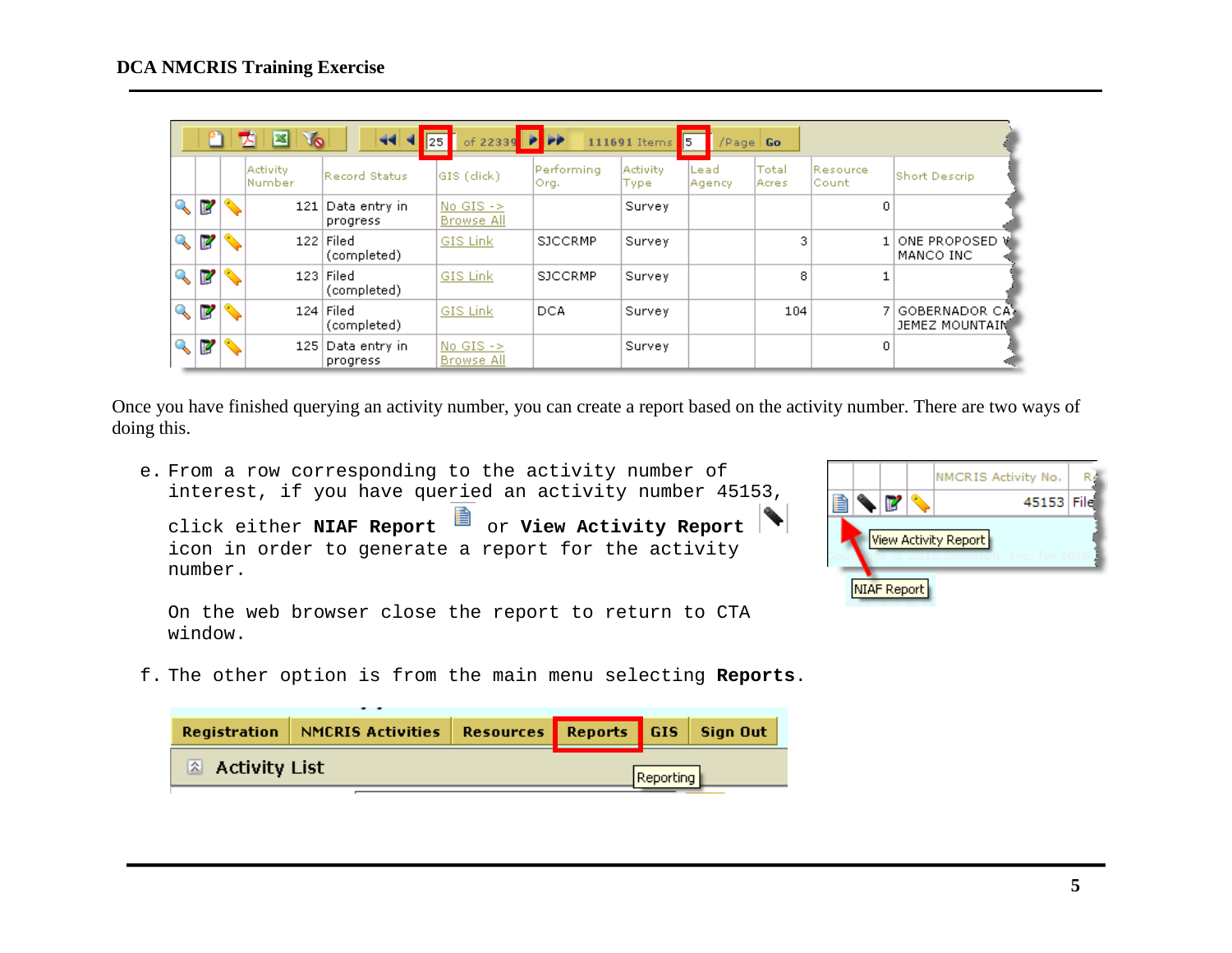| <b>NMCRIS</b><br>DCA<br><b>Core Tabular Application</b> |                                                          |                  |                        |            |                 |  |  |  |  |
|---------------------------------------------------------|----------------------------------------------------------|------------------|------------------------|------------|-----------------|--|--|--|--|
| <b>Registration</b>                                     | <b>NMCRIS Activities</b>                                 | <b>Resources</b> | <b>Reports</b>         | <b>GIS</b> | <b>Sign Out</b> |  |  |  |  |
|                                                         | Choose a Report Type<br>Enter LA, NMCRIS, or HCPI Number | 45153            | <b>Activity Record</b> |            | v               |  |  |  |  |
|                                                         |                                                          | Submit           |                        |            |                 |  |  |  |  |

From the **Choose a Report Type** drop down, select a report type of interest. For the **Enter LA, NMCRIS, or HCPI Number** box enter **45153**. Click **Submit** to generate a report.

**Close** the report to return to the CTA window.

## *Step 3: Query a Resource*

You are going to query Resources in this step, which is very similar to the previous step.

- a. From the main menu, select **Resources**. Make sure you are in the Resource List page. NMCRIS Activities Resources Reports GIS Sign Out **Registration**
- b. From the **Prefix** and **Resource Type** drop down menus, choose **LA** and **Site** respectively.
- c. For the **Number Range** input box, enter **100** to **150**. Click **Go**.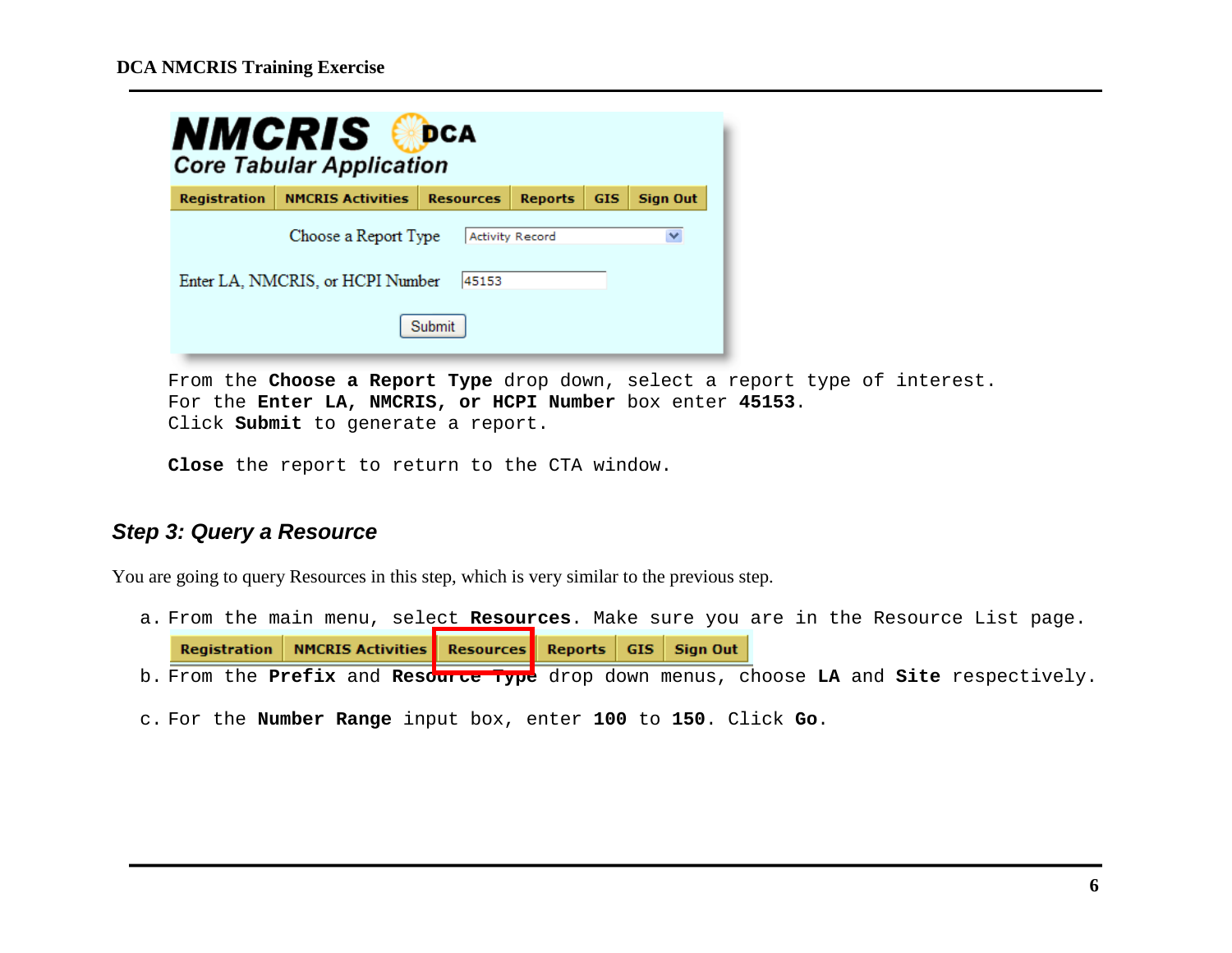|                                    | <sup>2</sup> Resource List (Listed By Activity)                                                                                                                                                                                |
|------------------------------------|--------------------------------------------------------------------------------------------------------------------------------------------------------------------------------------------------------------------------------|
| Search for                         | Go                                                                                                                                                                                                                             |
| Prefix                             |                                                                                                                                                                                                                                |
| Resource Type                      | Site                                                                                                                                                                                                                           |
| Number Range                       | 100<br>150<br>to                                                                                                                                                                                                               |
| Source All<br><b>Sellen Branch</b> | the construction of the construction of the construction of the construction of the construction of the construction of the construction of the construction of the construction of the construction of the construction of th |

You will see a table containing the queried LA resource numbers with the range.

Let's continue querying resources by activity numbers.

- d. From the navigation toolbar, select **Reset filters** in order to clear the previous query result.
- e. In the **Activity Number** box, enter **500** and **500** in order to query resources related to the activity number 500. Click **Go.**



|    |   |  | Activity Number 500                                                                                                                                                                                        |  | to         | 500                                                                          |                 | Go |                                                                                    |
|----|---|--|------------------------------------------------------------------------------------------------------------------------------------------------------------------------------------------------------------|--|------------|------------------------------------------------------------------------------|-----------------|----|------------------------------------------------------------------------------------|
|    | ™ |  | $\sqrt{2}$                                                                                                                                                                                                 |  |            | $  \vec{u}     _1$ of $1  \vec{v}  $ of $1  \vec{v}  _1$ 1 Items 20 /Page Go |                 |    |                                                                                    |
|    |   |  |                                                                                                                                                                                                            |  |            |                                                                              |                 |    | Resource Number Activity Number Resource Type (GIS (click) Agency ID 1 (Agency (1) |
| IB |   |  | $\left \left \left \right \right \right $ $\left \left \left \right \right $ $\left \left \left \right \right \right $ $\left \left \left \right \right \right $ $\left \left \left \right \right \right $ |  | $500$ Site |                                                                              | <b>GIS Link</b> |    |                                                                                    |

Once you finish querying a resource, you can generate a report of the results.

f. From the row of the resource of interest, click on the **LA / HCPI report** icon.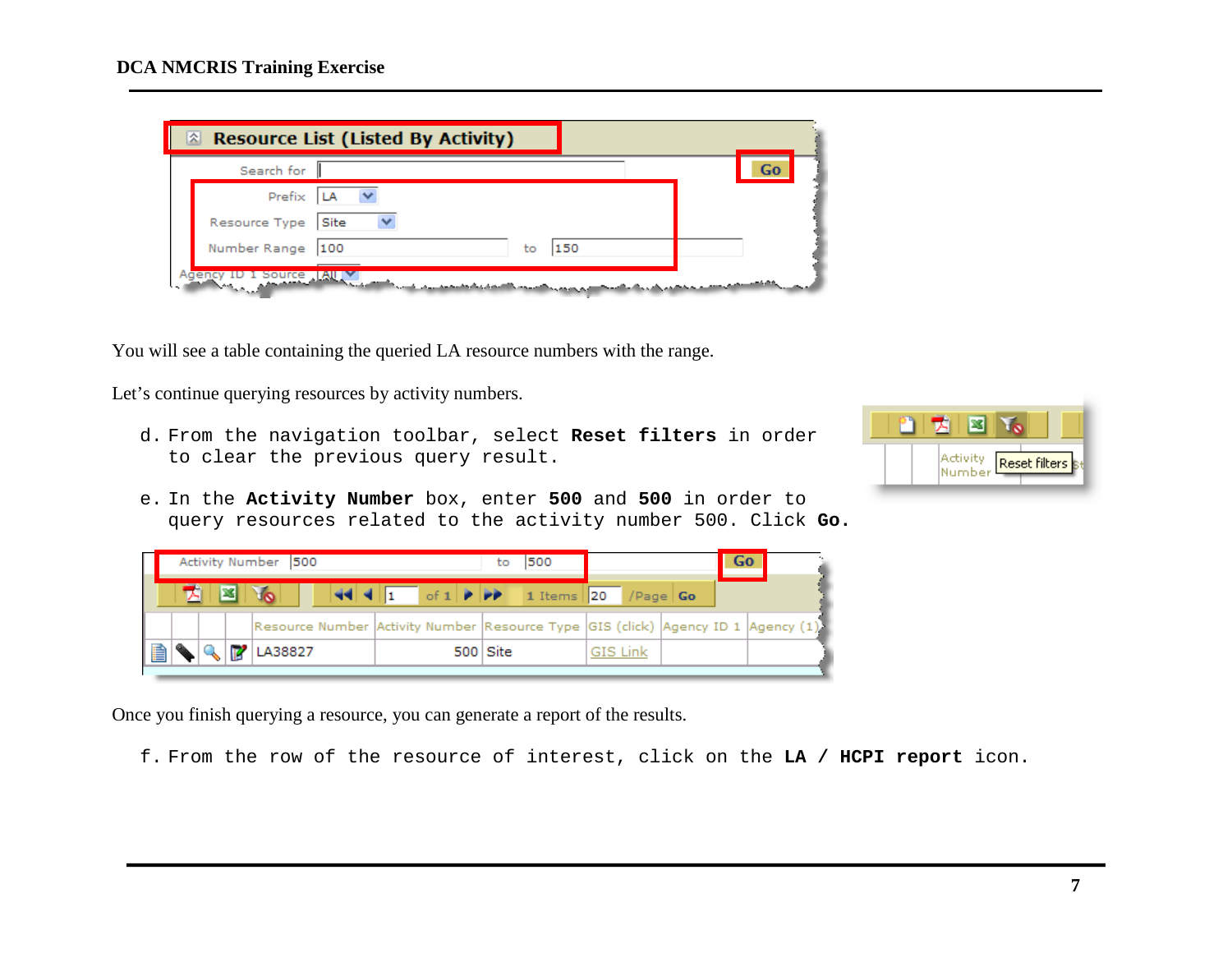|  |                  | Resource Number Activity Number Res |            |  |
|--|------------------|-------------------------------------|------------|--|
|  |                  | <b>7</b> LA38827                    | $500$ Site |  |
|  | LA / HCPI report |                                     |            |  |

You are going to see the report generated based on the LA number, which provides the details of the site.

| $\varphi$   $\oplus$   $\boxtimes$   $\Box$ $\Box$ Page   1<br>鳯<br>$\vee$ of 6<br>H<br>$\triangleright$<br>$\bowtie$<br>Pdf<br>$\checkmark$ |
|----------------------------------------------------------------------------------------------------------------------------------------------|
| LABORATORY OF ANTHROPOLOGY SITE RECORD                                                                                                       |
| 1 <sub>0</sub> f <sub>6</sub>                                                                                                                |
|                                                                                                                                              |
| <b>1. IDENTIFICATION &amp; OWNERSHIP</b>                                                                                                     |
| LA Number: 38827 (contact ARMS for site registration)<br>[ ] Site Update? (complete at least Sections 1-4)                                   |
| Site Name(s):                                                                                                                                |
| Other Site Number(s): Agency Assigning Number:                                                                                               |
| <b>GRCNM70</b><br>Not specified                                                                                                              |
| Current Site Owner(s): US Bureau of Land Management New Mexico State Office                                                                  |
| <b>Site Type:</b><br>No features<br><b>Occupation Type:</b><br>Unknown                                                                       |
|                                                                                                                                              |
| <b>2. RECORDING INFORMATION</b>                                                                                                              |
| <b>Field Site Number:</b><br><b>NMCRIS Activity No.:</b>                                                                                     |
| Site Marker? [ ] (specify ID #):                                                                                                             |
| Recorder(s):                                                                                                                                 |
| Agency: Grand River Consultants, Inc.                                                                                                        |
| Recording Date: 01-Jan-1982                                                                                                                  |
| Site Accessibility (choose one):<br>□ accessible □ buried (sterile overburden) □ flooded □ urbanized                                         |
| $\Box$ not accessible $\Box$ not relocated $\Box$ destroyed                                                                                  |
| Surface Visibility (% visible; choose one): □ 0%<br>26-50% 51-75%<br>1-25%<br>76-99%<br>100%                                                 |

 g. On the web browser close the report to return to CTA window. *Step 4: Export Information*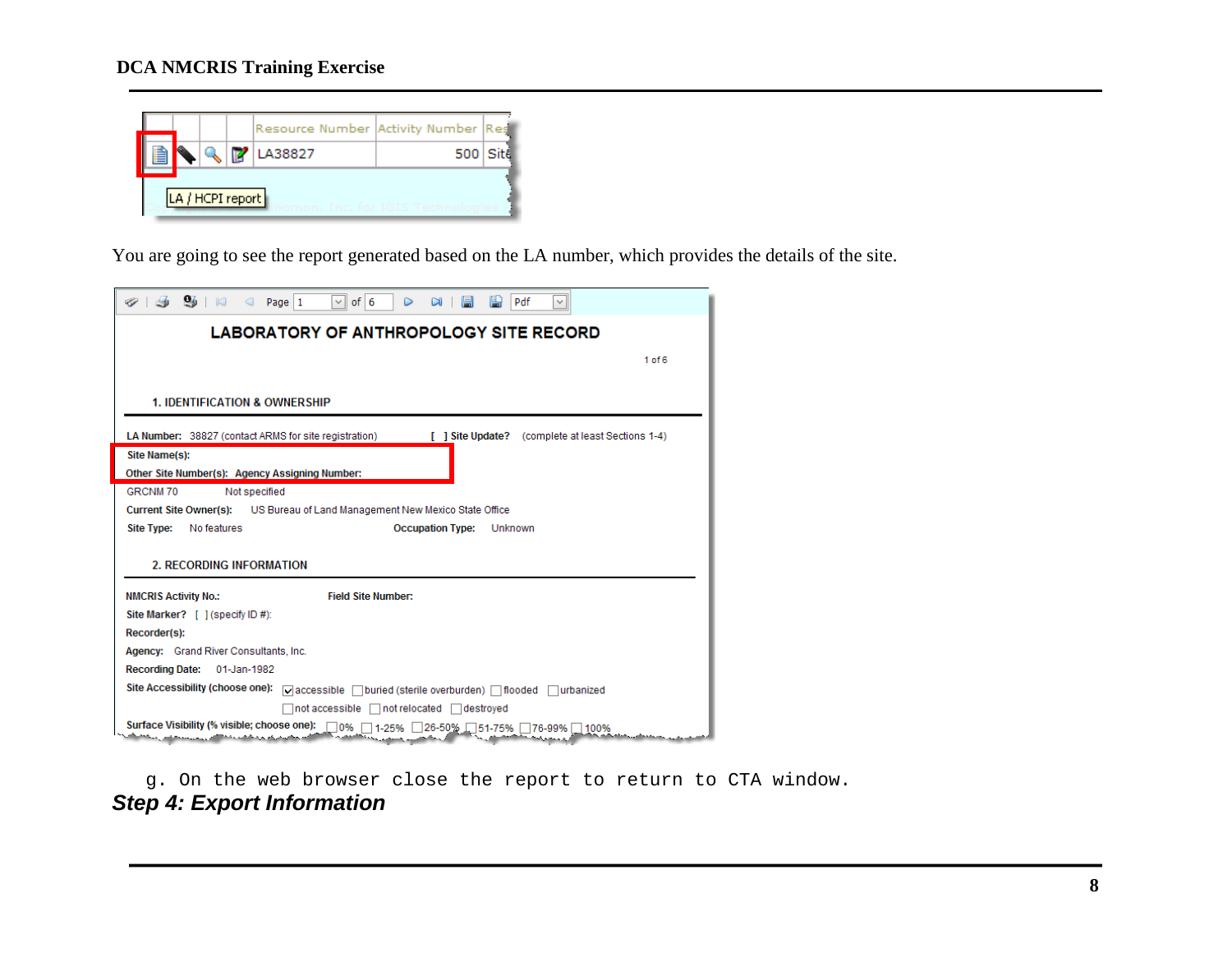#### **DCA NMCRIS Training Exercise**

CTA allows you to export your queried results to different formats such as Pdf or Excel.

a. Reset your results and recreate a query for these activities.

| <sup>2</sup> Resource List (Listed By Activity) |     |    |     |    |
|-------------------------------------------------|-----|----|-----|----|
| Search for                                      |     |    |     | Go |
| Prefix LA                                       |     |    |     |    |
| Resource Type Site                              |     |    |     |    |
| Number Range                                    | 100 | to | 150 |    |
|                                                 |     |    |     |    |

b. From the navigation toolbar, click on the **PDF Report** tool.